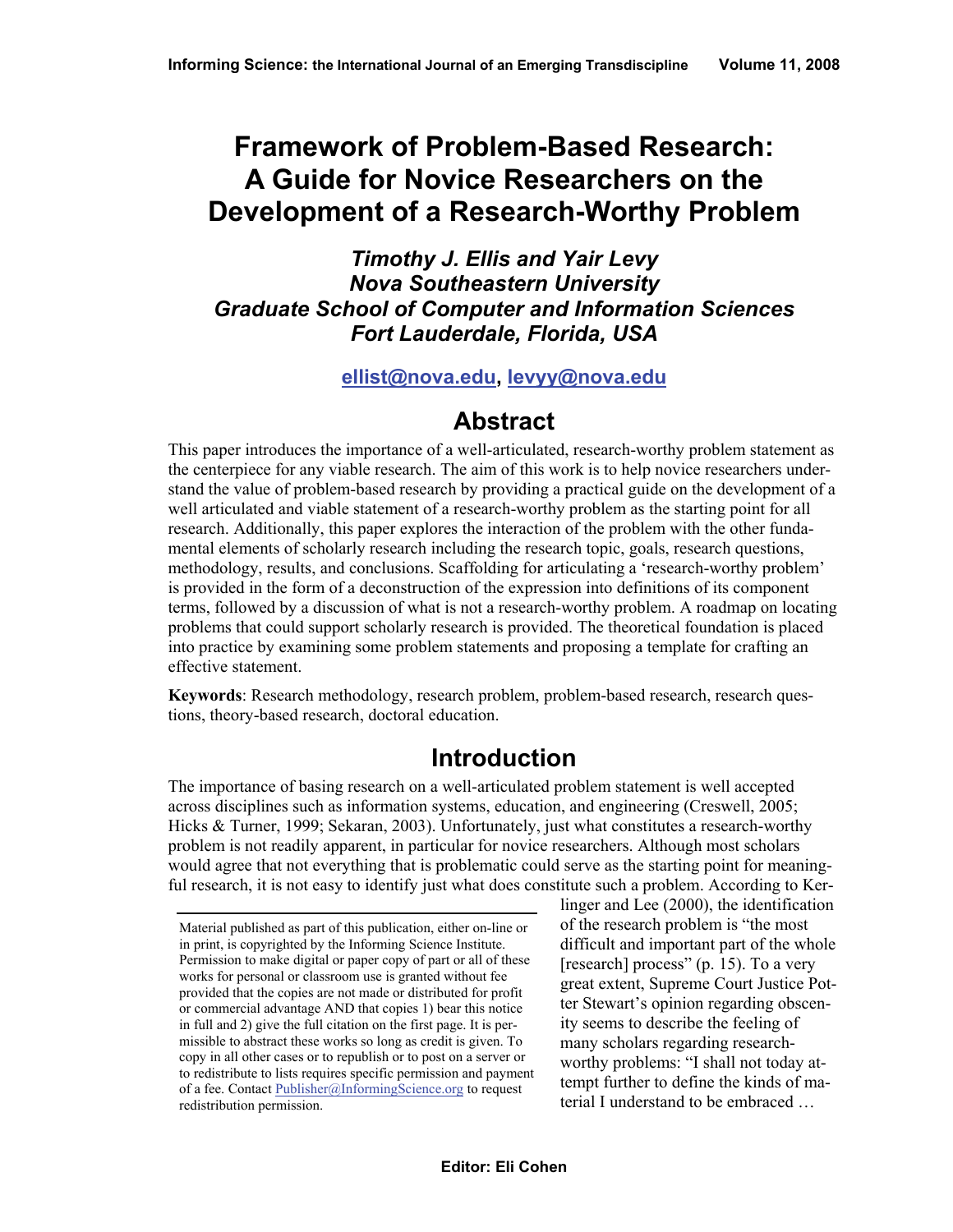[b]ut I know it when I see it …" ("Jacobellis v. Ohio", 1964). Unfortunately, such an approach does not appear to be helpful, especially for novice researchers. Thus, this paper attempts to address the critical issue of identifying and establishing the research-worthiness of a problem.

This paper explores the concept of problem-based research beyond the 'know it when I see it' approach. In the balance of this introduction, the argument for basing research on a well-defined problem will be detailed and the interaction of the problem with the other fundamental elements of scholarly research will be explored. The second section builds a scaffold for defining 'research-worthy problem' by deconstructing the expression. The third section places the theoretical foundation laid in the first two sections into practice by examining some effective problem statements. The fourth section provides a practical guide on locating problems that could support scholarly research. Finally, a summary and recommendations are provided.

### *Why Problem-Based Research?*

*"I keep six honest serving-men (They taught me all I knew); Their names are What and Why and When And How and Where and Who"* (Kipling, 1902/1988, p. 3)

Kipling's (1902/1988) "honest serving-men" have been used to form the basis for enquiry in a number of disciplines. Although the poem has long been the accepted mantra of journalists, it applies equally well to scientific enquiry (Sharp, 2002). A well-structured, properly-reported study must provide answers to all questions regarding the what, why, when, how, where, and who associated with the research. The problem statement offers the context necessary for addressing the *why* question (Tracy, 2007).

According to Kerlinger and Lee (2000), in essence a scientist is driven by an inner desire to understand "why something is as it is" (p. 15). Moreover, they note that scientists are restless until they find an explanation to the phenomena. One cannot place value on research without a clear understanding of, first, *why* that research had been conducted (Creswell, 2005). In the case of a great deal of reported research, at least part of the answer to *why* lies in the need to publish in order to earn a degree, tenure, or promotion (Sharp, 2002). If such rather practical considerations are the only motivators for the research, it is hard to imagine the research producing results of much interest or value. What makes research of interest is how it will impact future research and other researchers, not the author. This impact is most clearly evidenced by addressing a problem that has some manner of impact on the reader.

Answering the question "Why conduct the research?" with an effective statement of the problem doesn't just add meaningfulness to that research; it also serves as the first step in addressing that problem (Sternberg, in press). "A careful statement of the problem goes a long way toward its solution" (Hicks & Turner, 1999, p. 3). The nature of what is going wrong – the problem – very much sets the parameters for what can be done. Kerlinger and Lee (2000) suggested that "if one wants to solve a [research] problem, one must generally know what the problem is" (p. 24). If, for example, an institution is faced with a situation in which its customer base is shrinking, the appropriate course of action would be radically different if the problem causing that undesirable situation is one of poor service than if it is one of high prices or one of not knowing just what the customers value.

According to Kerlinger and Lee (2000), "adequate statement of the research problem is one of the most important parts of research" (p. 24). They continue to add that the "difficulty of stating a research problem satisfactorily at a given time should not cause one to lose sight of the ultimate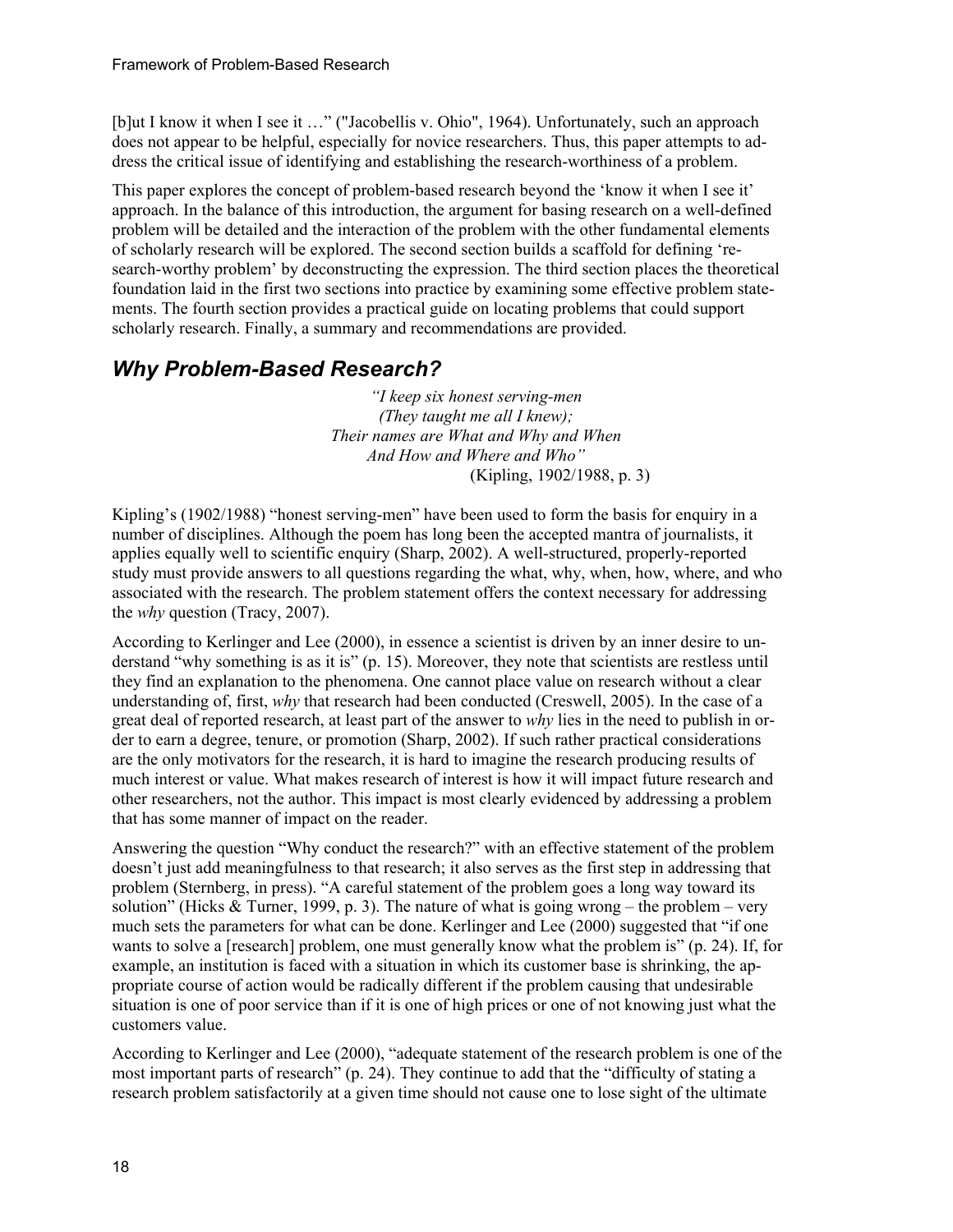desirability and necessity of doing so" (Kerlinger & Lee, p. 24). According to Jacobs (1997), argument to the problem statement "should present how the research builds on previous theory or contributes to the development of new theory, and should describe the likely uses of the knowledge to be gained and the potential importance of these uses" (p. 1). A clear, precise, and well structured problem statement leads to a quality research (Jacobs). O'Connor (2000) noted that a viable research problem is the central and most highly important part of any quality research. Leedy and Ormrod (2005) suggested that the research problem "is the axis around which the whole research effort revolves" (p. 49). The "heart of every research project is the problem. It is paramount to the success of the research effort" (Leedy & Ormrod, p. 49). Furthermore, "to see the problem with unwavering clarity and to state it in precise and unmistakable terms is the first requirement in the research process" (Leedy & Ormrod, p. 49). Thus, it appears that there is a clear consensus in literature that identification of a problem is a cornerstone for any quality research. Basing research on a well-articulated, well-supported, and well-argued problem establishes the potential for producing meaningful results. Although studies certainly can and have been conducted without the anchor of a clearly defined problem, such research is essentially flawed; "No amount of good research can find solutions … if the critical issue or the problem to be studied is not clearly pinpointed" (Sekaran, 2003, p. 69). Therefore, it is warranted that novice researchers should learn to identify a research problem and learn how to properly construct and develop a logical argumentation for a problem statement.

### *The Role of the Problem in the Structure of the Research*

A research endeavor might best be viewed as a structure that incorporates a number of distinct but related elements including the research problem that drives the study, the goals, research questions, review of the literature, methodology, results, and conclusions. The research problem serves as the starting point for the research and is a unifying thread that runs throughout all the elements of the research endeavor (Leedy & Ormrod, 2005). Kerlinger and Lee (2000) noted that "without some sort of statement of problem, the scientist can rarely go further and expect the work to be fruitful" (p. 15). A viable research problem is usually noted at the introduction of the research manuscript to identify why the study is important (Creswell, 2005).



**Figure 1: Conceptual Map of the Problem-Based Research Cycle**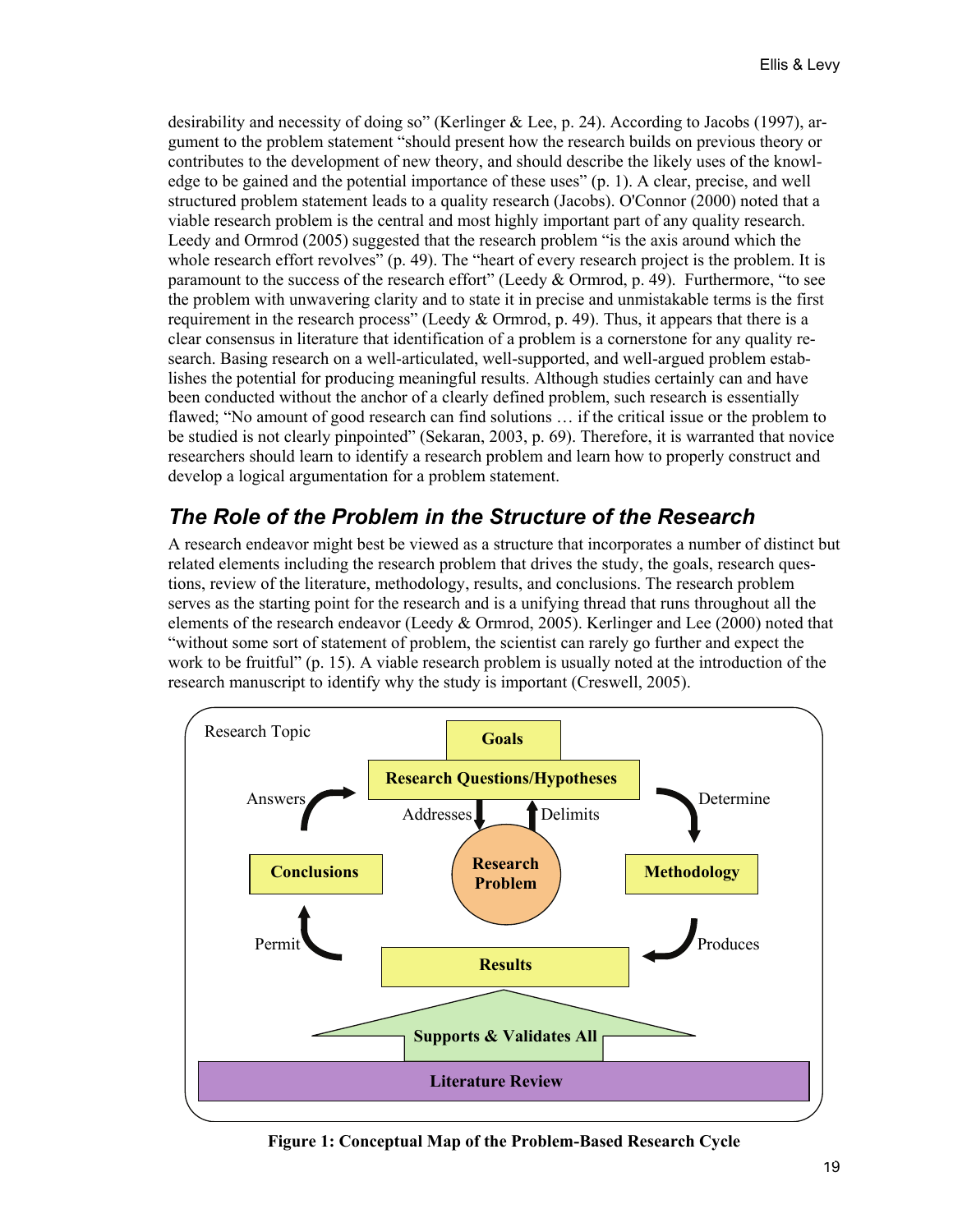The research problem also serves as the basis for the interrelatedness of the distinct elements entailed in research. Figure 1 illustrates this interrelatedness by providing a conceptual map of the problem-based research cycle indicating the centrality of the research problem for the research endeavor. The next few sections examine the relationships between the problem driving the research and the other aspects of the endeavor.

#### **The topic, research problem, goals, and research questions**

As illustrated in Figure 1, the topic is the general domain in which the research is focused. Examples of topics in information systems include business process management, customer relationship management, enterprise information, electronic commerce, e-government, database management, knowledge management, crisis management, information security, human computer interaction, procurement and supply chain management, telecommunication, virtual teams, computer ethics, decision support, online learning, etc. Problems are drawn from the general domain described by the topic.

As shown in Figure 1, there is a two-way relationship between the research problem, the goals, and the associated research questions and/or hypotheses. A research study goal "is the major intent or objective of the study used to address the problem" (Creswell, 2005, p. 62). Research goals essentially detail what the research study intends to do in order to address the problem, thereby answering the question: "*What* will this study do?" The research goals are operationalized by one or more research questions. Research questions "narrow the purpose [or goal] into specific questions that the researcher would like answered or addressed in the study" (Creswell, 2005, p. 62). By attaining answers to those research questions, the study goals are met and a contribution towards solving the problem is made (Leedy & Ormrod, 2005). Since problems that can inspire scholarly research are generally rather difficult in their very nature, the contribution towards resolution is generally quite small. However, in order for the research to be at all meaningful, there has to be an identifiable connection between the answers to the research questions and the research problem inspiring the study (Kerlinger & Lee, 2000). Figure 2 illustrates the relationship among the general topic, research problem, goal, and research questions with an example in the context of knowledge management.

The nature of the research problem being addressed delimits the possible goals for a study. Included in the goal is the type of study being conducted – experimental, developmental, descriptive, etc. Certain characteristics of the problem such as the domain from which it is drawn, how long it has been acknowledged, as well as how much and what type of research has already been conducted on it, impact what type or types of methodology is appropriate (Nunamaker, Chen, & Purdin, 1991). The type of methodology being used must be appropriate for the nature of the problem driving that research. The methodology produces the results of the study, which in turn produces the evidences needed to permit the conclusions suggested.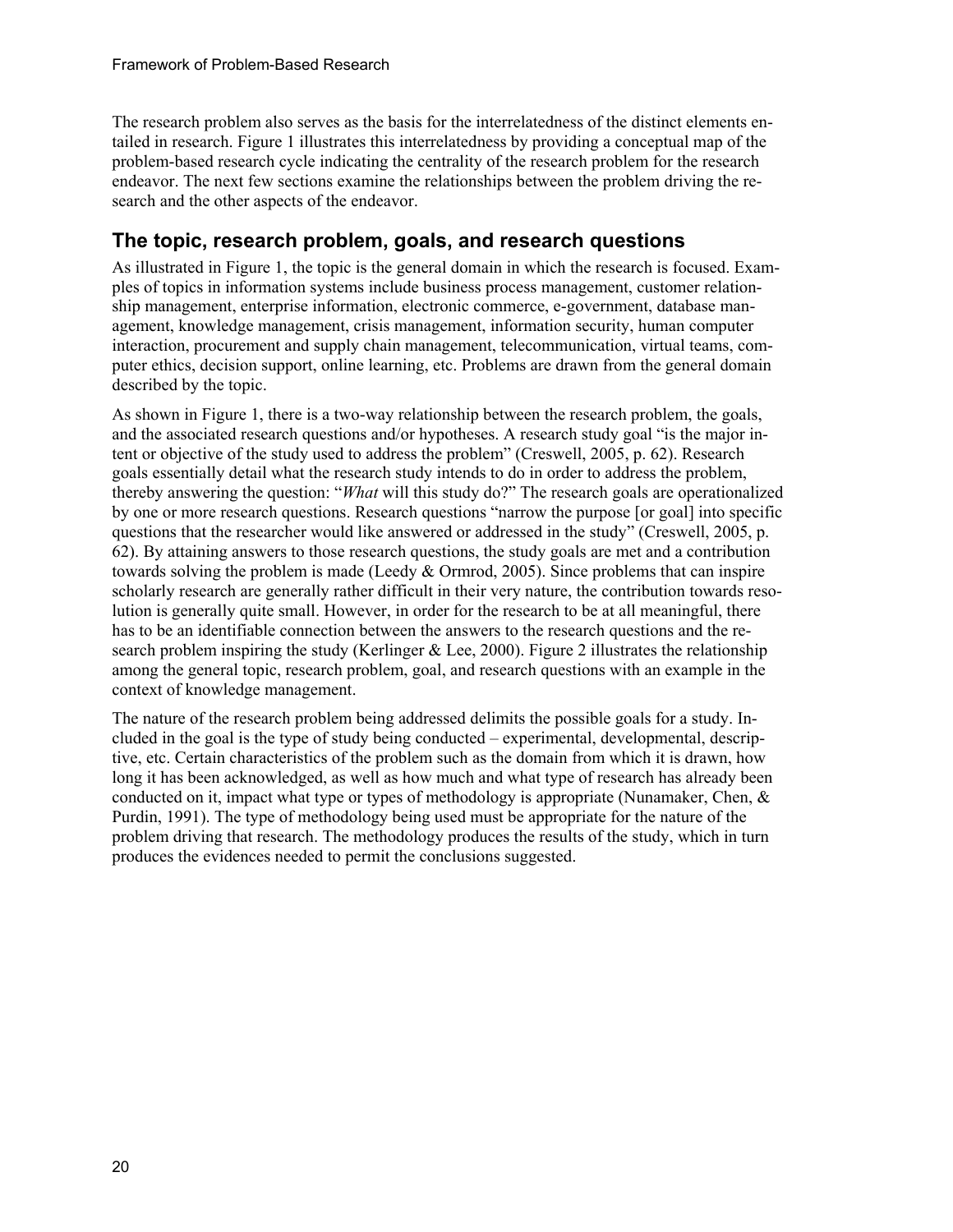

**Figure 2: Relationship Among the Topic, Research Problem, Goals, and Research Questions (Adapted from Creswell, 2005, p. 62)** 

#### **Bringing in the methodology, results, and conclusions**

Although not directly related to the research problem, the methodology, results, and conclusions of a study are directly impacted by the problem driving the research. As illustrated in Figures 1 and 2, the methodology is structured by the research questions. The methodology is, essentially, the steps that will be taken in order to derive reliable and valid answers to those questions. Professionals from different domains uses their own set of tools to conduct their work activities and develop their desired outcomes (Leedy & Ormrod, 2005). Researchers are knowledge workers, so they use knowledge tools to conduct their work (Davis & Parker, 1997). However, the methodology determines the appropriateness of a given research tool. According to Leedy and Ormrod, novice researchers commonly confuse the research methodology with the research tools. A research methodology is defined as "the general approach the researcher takes in carrying out the research project" (Leedy & Ormrod, p. 14). Research tools, on the other hand, is defined as "a specific mechanism or strategy the researcher uses to collect, manipulate, or interpret data" (Leedy & Ormrod, p. 14). Research methods commonly used in information systems studies include: descriptive (case study), empirical/quantitative, qualitative, mixed methods (including both qualitative and quantitative), experimental, quasi-experimental, and simulations. Each type of research method encompasses many specific research tools that can be employed to address different research questions (Leedy  $&$  Ormrod, 2005). In general, the methodology must be detailed and address the *how*, *when*, *where*, and *who* questions. The methodology outlines the types of research tools that the researcher will use to produce the study's results. The study results include the data, or the evidences, that can be used to answer the research questions. The results, in turn, permit the researcher to draw conclusions that are, in fact, the answers to the research questions. Those answers, as mentioned in the previous section, constitute the manner in which the research addresses the underlying problem.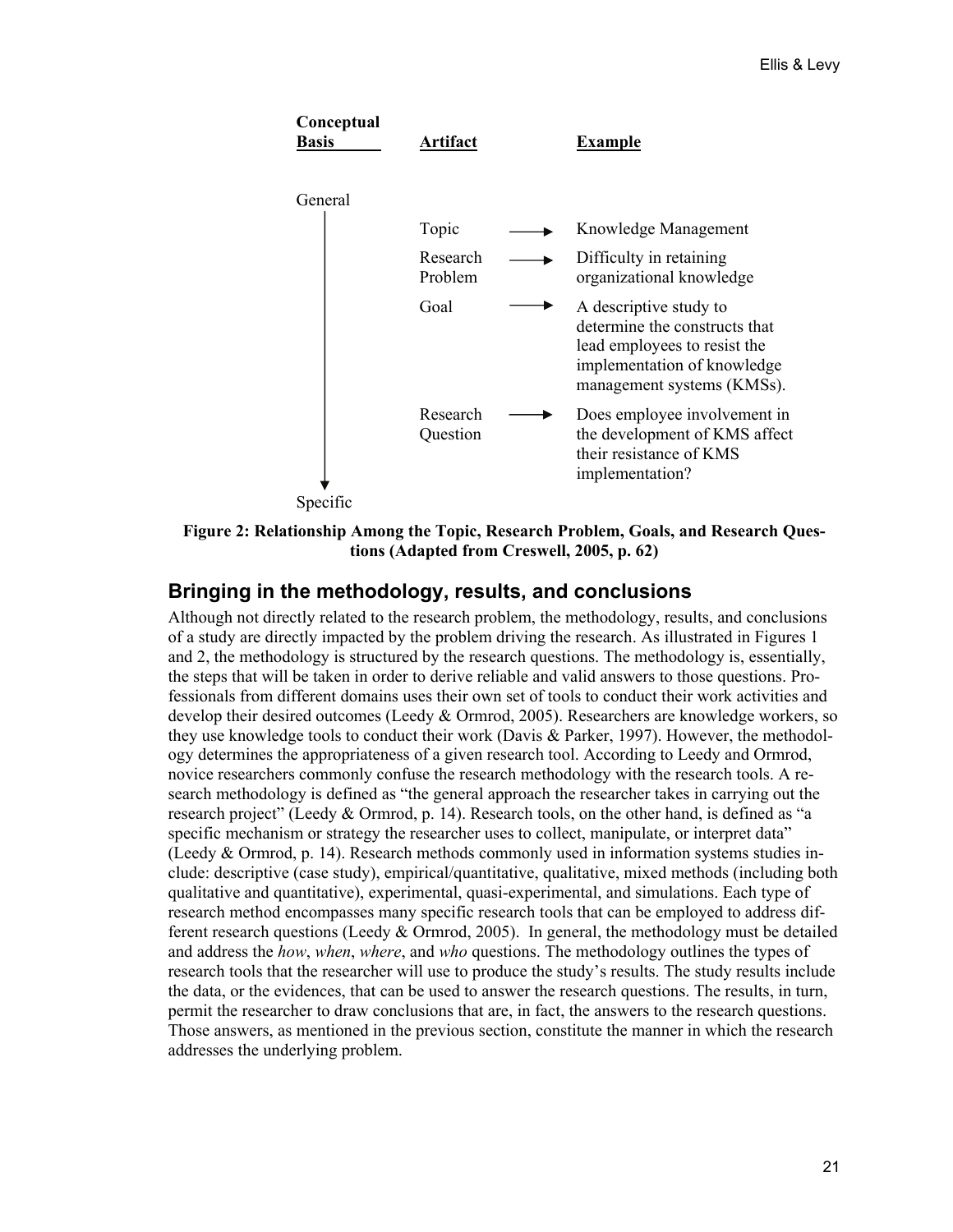#### **Building upon a literature foundation**

Although the research problem serves as the starting point for research, the literature review, as illustrated in Figure 1, serves as the foundation upon which that research is built (Levy  $\&$  Ellis, 2006). The presence of the research problem is almost always established through the literature review. However, there are occasional visionaries who see research problems long before others, the vast majority of research is built upon problems that are well documented (Leedy & Ormrod, 2005, p. 14). The appropriateness of the research goals for the study – the type of research to be conducted and the research questions to be answered – is similarly established through the literature. Likewise, although the methodology is structured by the research questions, its appropriateness must be established through the literature. The manner in which the results are analyzed to produce the study's conclusions is also anchored in the literature.

# **"Research-Worthy Problem" Deconstructed**

Just as there is an almost universal sentiment that one should lead a "good life", most would agree that one should use research to address problems. Unfortunately, just as there are widely diverging views on just what constitutes a "good life", there is no universal agreement on just what constitutes a "research-worthy problem". Although there is certainly room for honest differences in opinion regarding the research-worthiness of any given problem, it is important that there be a clear understanding of "research-worthy problem" as a construct.

## *Problem?*

On the surface, "problem" appears to be very easily defined. Dictionary definitions include "a situation, person or thing that needs attention and needs to be dealt with or solved" (Cambridge online dictionary, 2007) and "a question raised for inquiry, consideration, or solution" (Merrianwebster online dictionary, 2007). From a scientific perspective, a research problem is defined as a general issue, concern, or controversy addressed in research. Moreover, a research problem "must integrate concepts and theoretical perspective of the literature into the problem to be addressed" (O'Connor, 2000, p. i). A research problem exists if at least two elements are present. First, the current state differs from the ideal state (Sekaran, 2003). Second, there is not an "acceptable" solution available. The absence of an acceptable solution can entail either there being no solution documented in the literature, or the solutions noted in the literature leading to mixed results or contradictions (i.e. not properly addressing the problem) (Creswell, 2005). Implicit in the definition of a research problem are:

- Problems are active. A missed opportunity does not necessarily constitute a problem. Parents have, for example, a missed opportunity for training toddlers to use automatic weapons, but it is doubtable if anyone in his right mind would seriously consider that as a viable research problem.
- Problems have an impact. A favorite philosophical pursuit of college freshmen is to ponder the question "If a tree falls in a forest and nobody is there to hear it fall, does it make a sound?" One might similarly ask: "How can something be considered a problem if one cannot identify something that is going wrong or, at the very least, not as well as it should?" There are many ways the "going wrong" might be manifested, ranging from physical pain through inconvenience to intellectual angst associated with vacuums or inconsistencies in our understanding. The impact need not be gigantic, but it must be identifiable. In this context, it is important to not confuse topics – areas of interest – with problems. Topics, such as "Implementing a knowledge management system" and "Personalizing training through the use of computer managed instruction", although of interest, lack any impact and cannot serve as the starting point for research.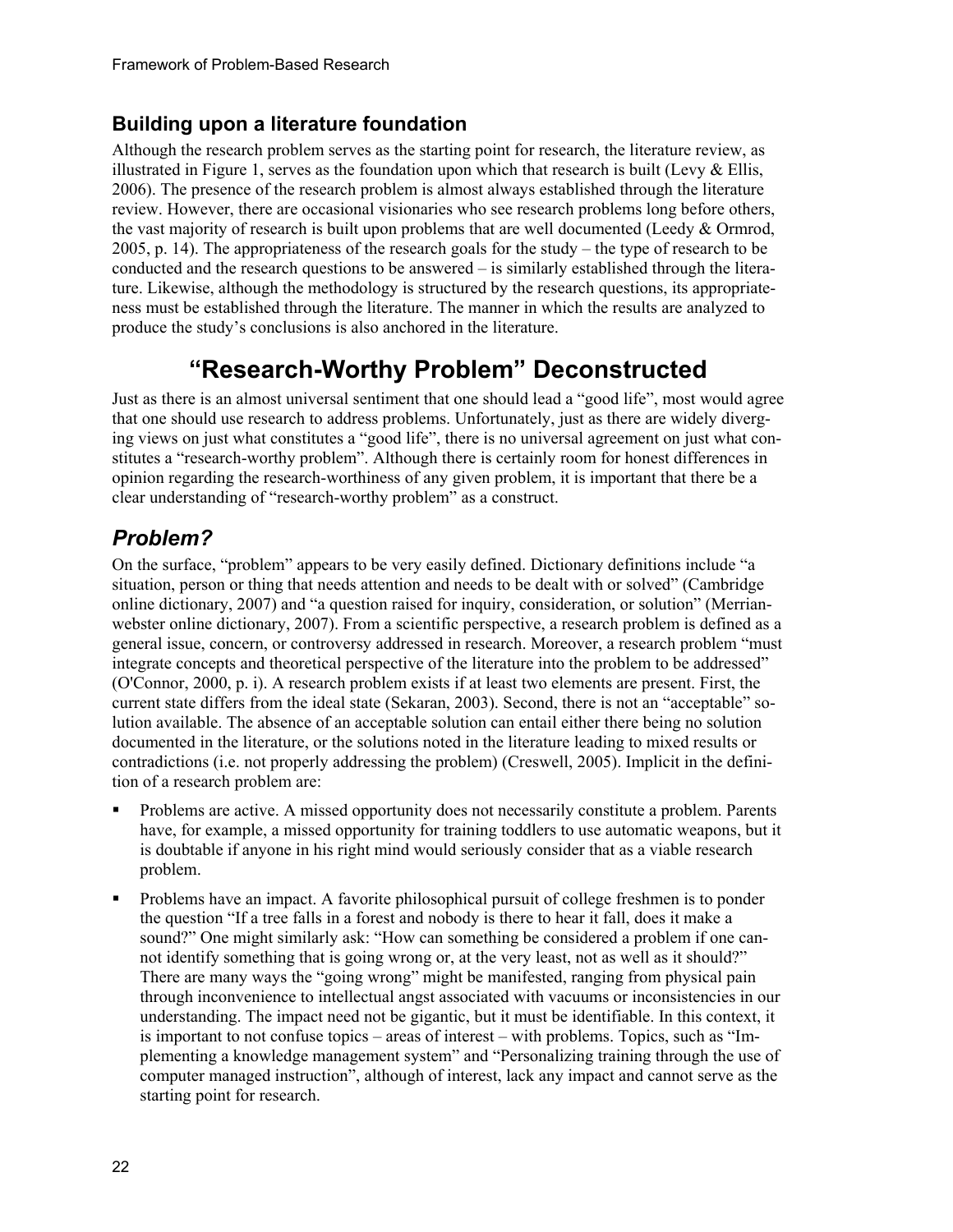• Problems do not have adequate solutions available. It is important to distinguish between problems and other unfavorable situations. One might, for example, have an infestation of ants in his house. Obviously, for most that state of affairs would not correspond with the ideal state, but a quick look through the "exterminators" section of the phone book or Internet would produce a large number of ready solutions to address this unfavorable situation.

#### *Research?*

Research is defined as "the systematic process of collecting and analyzing information (data) in order to increase our understanding of the phenomenon about which we are concerned or interested" (Leedy & Ormrod, 2005, p. 4). According to Creswell (2005), research is "a process of steps used to collect and analyze information in order to increase our understanding of a topic or issue" (p. 3). The key issue emerging from these definitions is that research must collect and analyze new information and/or data that will enhance the body of knowledge. There are a number of ways in which original research contributions can be made to the body of knowledge, including:

- Establishing causal relationships by conducting a causal-comparative study to address a documented problem.
- Evaluating the efficacy of an approach to addressing a documented problem by conducting an experimental or quasi-experimental study.
- Examining the impact of the element of time on the nature of the documented problem in a longitudinal study.
- Exploring in depth the positive and negative aspects of an approach to address the documented problem in a descriptive study.
- Establishing a method for creating a product that could at least potentially reduce the impact of the documented problem through a developmental study.
- Developing constructs from a pool of observations regarding the causes or characteristics of a well-documented problem through a factor analysis.
- Developing a predictive model in an approach to address a documented problem.

The list of possible approaches to making the necessary original contribution inherent in research could, of course, be extended considerably from the six items listed above. The essential issue, however, remains the same: in order for the endeavor to be considered research, it must clearly present the potential for creating identifiable new knowledge.

Although it might seem self-evident, a brief discussion of "new knowledge" is warranted. In the context of research, "new" refers to information not already present in the body of knowledge in the applicable domain. Just because information might be new to a specific entity – an individual or organization – is irrelevant if it was already present in the research literature of that domain (Hart, 1998). For example, an information systems department might not know how to address the resistance of employees to an enterprise resource planning (ERP) system even though there are numerous studies available about such a problem. A few quick searches in scholarly databases with backward and forward searchers may yield several studies that investigated the very problem and suggested numerous solutions (for additional information on effective literature review including searches techniques such as backward and forward, see Levy & Ellis, 2006).

### *Research-Worthiness?*

Unlike the previous terms, "research-worthy" is not definable through a rather simple reference in a dictionary or a scientific definition from peer-reviewed literature. Its meaning can be extrapolated from the concept of "research". As discussed in the previous section, research entails mak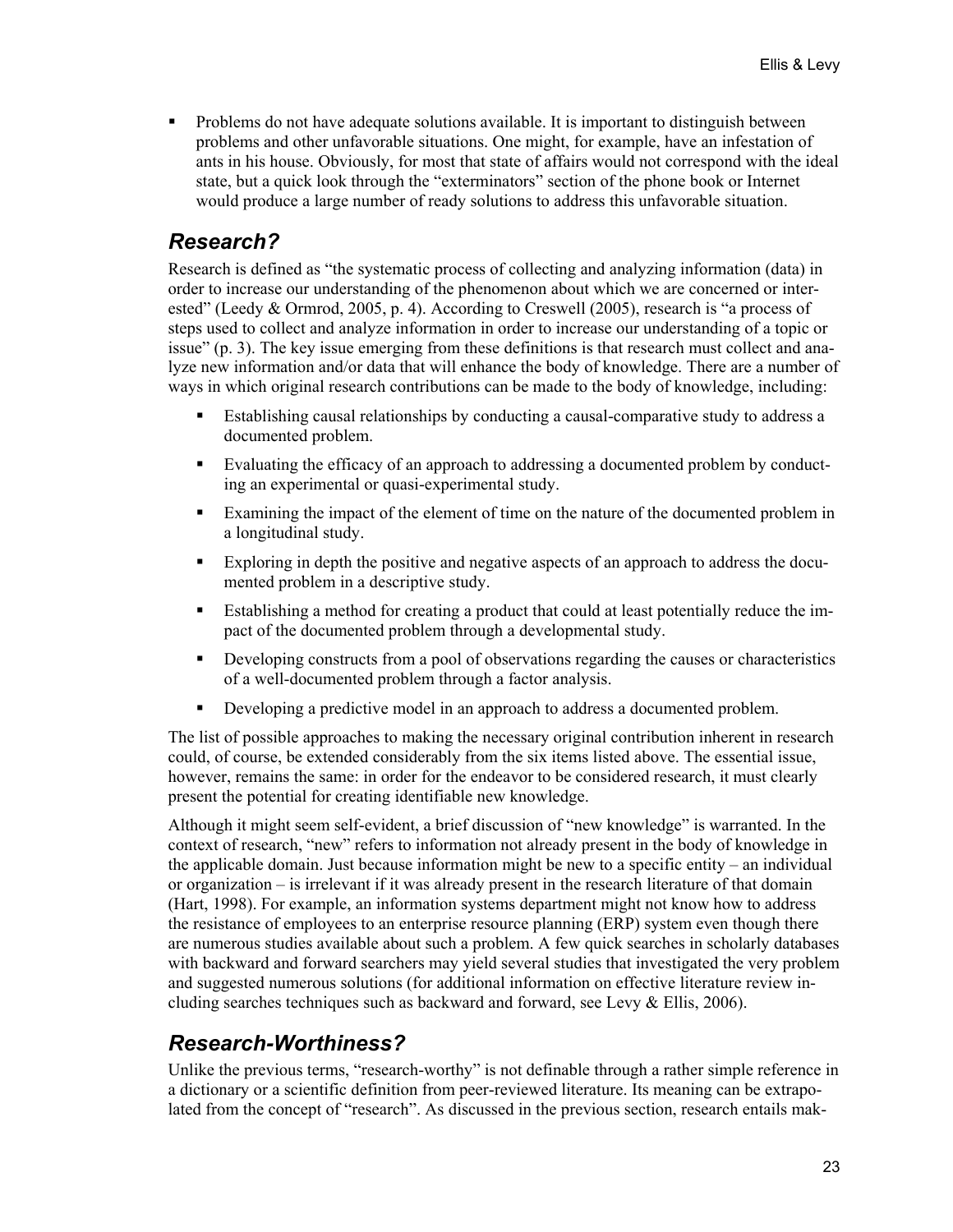ing an original contribution to the applicable body of knowledge. In order for that type of contribution to be possible, certain preconditions are necessary:

- An exhaustive understanding of the body of knowledge related to the field or topic of study. Knowledge of what is known is a prerequisite for identifying that which is unknown (Davis & Parker, 1997).
- A solid conceptual foundation for the research (Hart, 1998). Although many discoveries are certainly serendipitous, research is intentional, built upon a theoretical basis (Malinski, 2004; Verran, 1997). Research-worthiness entails that there is a real, identifiable conceptual connection between the research problem driving the study and the research being conducted to address that problem (Creswell, 2005). Without that conceptual connection, one would be left with the impression that any new insights resulting from the study were more the result of random luck than scholarly work.
- A "yes" answer to one of the following questions (Creswell, 2005):
	- o Will a known gap in the body of knowledge be filled?
	- o Will previous research be replicated and expanded by looking at a different category of participants, environment, and/or constructs/variables?
	- o Will previous research be expanded by more thoroughly examining some identifiable aspect?
	- o Are there specific, identifiable, and documented problems with the currently available solutions?

#### *Research-Worthy Problems Are Not …*

In the quest for a research-worthy problem, novice researchers should first understand what are not research-worthy problems (Leedy & Ormrod, 2005). First, research-worthy problems should not be based solely on personal observations and/or experiences. Although a researcher may have a "hunch for the problem", an identifiable literature that documents the problem or literature that documents conflicting results should be the basis for a research-worthy problem (Kerlinger & Lee, 2000). Second, research-worthy problems should not be based on a comparison of two sets of data for the sake of comparison. Comparing groups is not a research-worthy problem; rather it is a methodology to address a problem. For example, comparing employee productivity before and after ERP training is a valid study, but it does not represent a viable research-worthy problem. A viable research-worthy problem behind such a comparison may be the issue of low productivity level after ERP implementation and the goal of such a study may be to investigate the effectiveness of ERP training on increasing productivity. Hence, the comparison itself doesn't constitute the research-worthy problem but is rather the methodology used to address a problem. Identifying the research-worthy problem behind such a comparison is warranted. Third, researchworthy problems should not be based on a correlation of two sets of data. Leedy and Ormrod noted that a "correlation coefficient is nothing more than a statistic… It tells us nothing about *why* that relationship exists" (p. 50). An example for a correlation that is meaningless: the growth in egovernment use in North America was found to be highly correlated to the growth in birth rate of elephants in Africa. Such an example provides very little contribution to the body of knowledge because it does not appear to address any viable research-worthy problem. Lastly, researchworthy problems should not be based on an investigation that yields a "yes" or "no" answer. Answers to such questions, again provide very little contribution to the body of knowledge.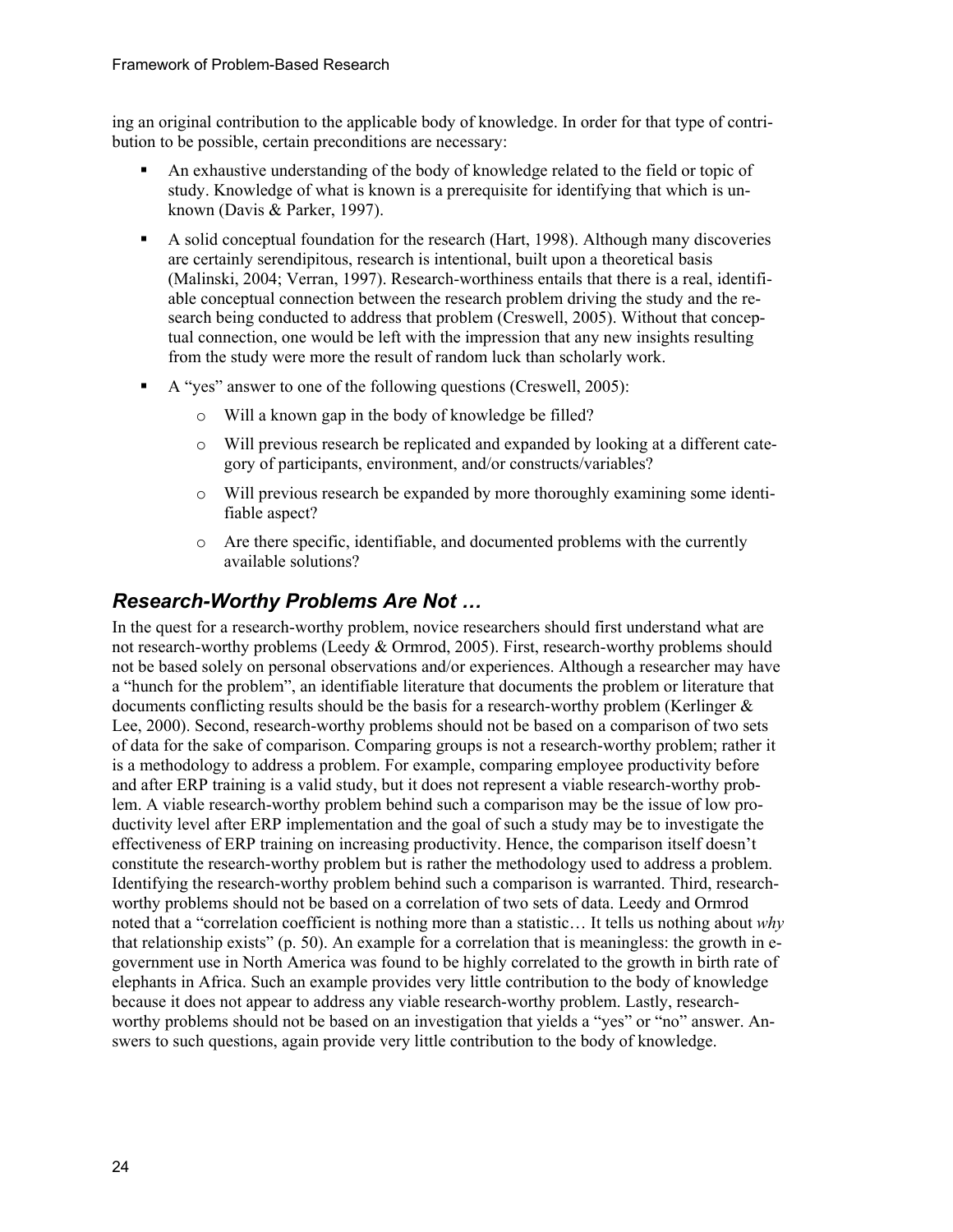# **Finding Research-Worthy Problems: Tips From the Field**

#### *From Where Do Research-Worthy Problems Emerge?*

A viable research-worthy problem can emerge from various areas. Leedy and Ormrod observed "problems for research are everywhere. Take a good look at the world around you. Where does your interest lie?" (p. 49). Experienced researchers might identify research-worthy problems by speaking with colleagues, attending scholarly conferences, and by observing a phenomenon (Kerlinger & Lee, 2000). In many cases, however, seasoned scholars might work on the same problem-area throughout their whole scholarly tenure (Kerlinger & Lee, 2000; Leedy & Ormrod, 2005). In general "the problem usually begins with vague and/or unscientific thoughts or unsystematic hunches. It then goes through a series of refinement steps" (Kerlinger & Lee, 2000, p. 15). Novice researchers may have some "hunches" but it is vital that they properly anchor them in the context of the existing body of knowledge.

Identifying a research-worthy problem for novice researchers should be based on a four-step process. The first key step deals with the process of looking or attempting to identify a potential research-worthy problem. The second key step in the process to identify a potential researchworthy problem is reading the literature and identifying valid scholarly sources. The third key step deals with the process of synthesizing the literature and internalizing the body of knowledge. The fourth step is to consult with others, seeking feedback on the potential research-worthy problem from experts and/or experienced researchers. The following four sections elaborate on this four-step process.

#### *Look*

Personal interests, hunches, and 'gut feelings' are, for most novice researchers, the most reasonable starting point for locating research-worthy problems (Kerlinger  $&$  Lee, 2000). Although, as mentioned above, it is vital to not confuse topics such as knowledge management or computer managed instruction with research-worthy problems, researchers often limit the domain in which they search for a research-worthy problem. Limiting the domain on the basis of personal interest appears to be appropriate and may offer a viable starting point towards identifying a researchworthy problem.

Personal experiences also provide potentially fruitful insight into possible research-worthy problems. Throughout the course of daily activities, individuals encounter situations in which the current state is far from the ideal state; each of these unfortunate situations offers potential as a research problem (Kerlinger & Lee, 2000). However, it is vital to remember that just because a given organization has a specific problem, doesn't directly constitute that problem as a researchworthy one. It is entirely possible that the organization is simply not aware of a number of solutions to the problem that are well documented in the scholarly literature (Kerlinger & Lee, 2000).

### *Read*

Leedy and Ormrod (2005) emphasized that "one essential strategy is to find out what things are already known about your topic of interest; little can be gained by reinventing the wheel" (p. 51). Reading scholarly literature is one of the most important steps in this process. The first critical way that a researcher can identify if a problem observed is indeed a specific instance of a more general research-worthy problem, and not just an example of an organization not being cognizant of well-established solutions, is to read the scholarly literature. The process of reading the scholarly literature must be purposive (Levy  $&$  Ellis, 2006). Such process should include:

Identifying the leading journals, conference proceedings, and scholars in the domain of interest.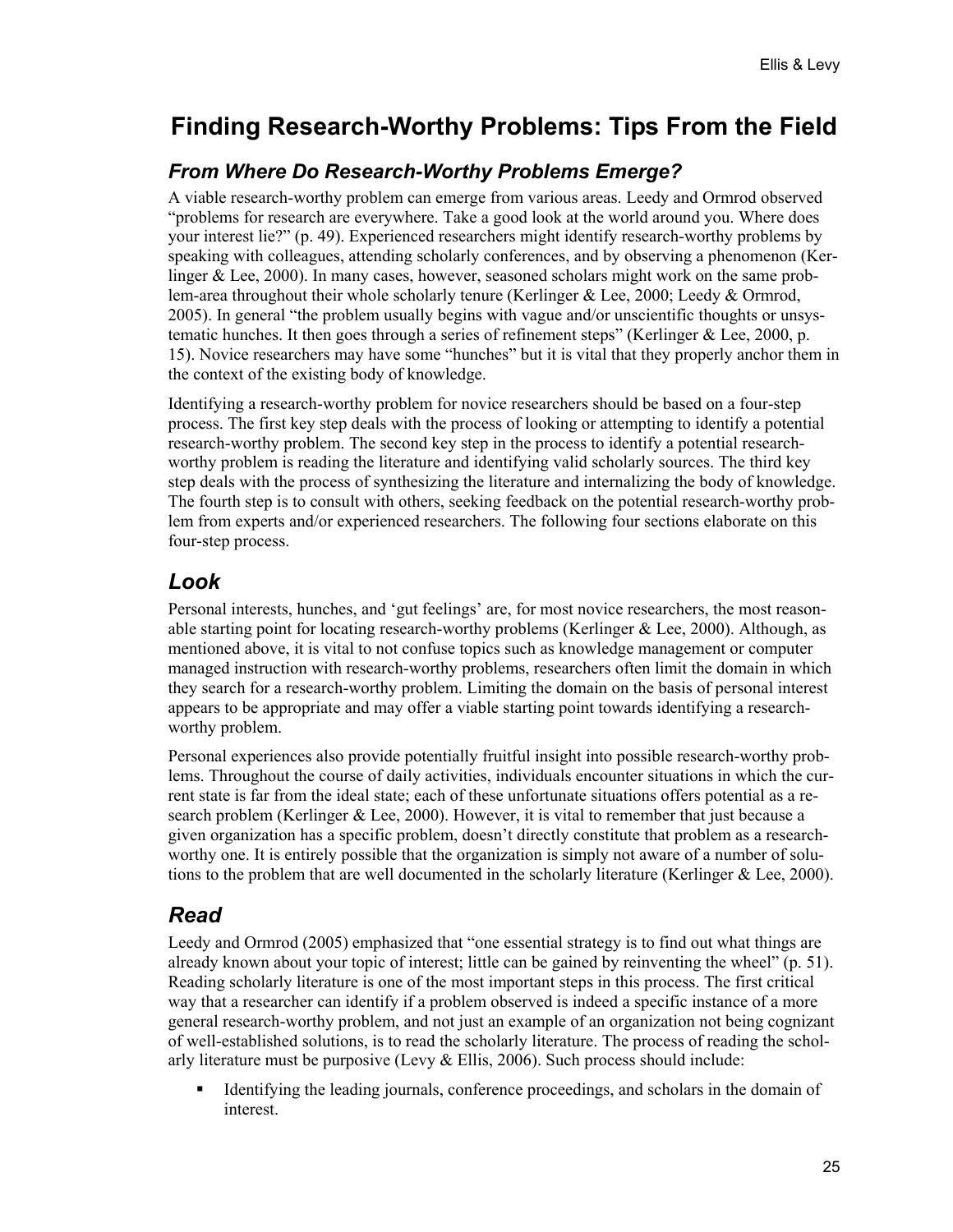- Performing exhaustive searches, using techniques such as searching on keywords as well as forward and backward searches on names of scholars cited in articles of interest (Levy & Ellis, 2006). Additionally, reviewing recently finished doctoral dissertations can provide a 'gold mine' for valid leads to scholarly literature on the topic of interest.
- Identifying "holes" in the body of knowledge identified in the scholarly articles. Moreover, "in addition to telling you what is already known, the existing literature is likely to tell you what is *not* known in the area – in other words, what still needs to be done" (Leedy & Ormrod, 2005, p. 51). Most quality research articles will include recommendations for future research in the concluding remarks. Such discussions provide scholarly evidence for what is still needed and what research-worthy problems still exist.

## *Synthesize*

The viability of a problem as a starting point for scholarly research cannot be established through a single source (Creswell, 2005). It is highly unlikely that any two journal articles would say precisely the same thing about where further research is needed. The researcher must, therefore, develop a research-worthy problem by weaving together the threads derived from a number of sources. The synthesizing process results in creating a whole that in a meaningful way exceeds the sum of its parts (Bloom, Engelhart, Furst, Hill, & Krathwohl, 1956). Such synthesis usually entails:

- Combining the insights from a number of scholarly articles.
- Integrating the work from different but related fields.
- Composing a generalization based upon multiple specific instances.

## *Consult*

Once a potential research-worthy problem has been identified, novice researchers are encouraged to seek feedback (Leedy & Ormrod, 2005). Feedback on the potential research-worthiness of a problem can be done via two main approaches. The first is by seeking feedback from available experienced researchers. According to Leedy and Ormrod, a novice researcher may start to obtain feedback on their proposed research problem simply by asking their own professors: "what needs to be done? What burning questions are still out there? What previous research findings seemingly don't make sense?" (p. 51). The second way to seek feedback from experienced researchers is by attending scholarly and scientific conferences; "by scanning the conference program and attending sessions of interest, they [i.e. novice researchers] can learn "what is hot and what's not" in their field" (p. 51). Following such feedback, researchers may either find that their proposed problem truly presents potential as a point of departure for scholarly research or that they need to go back to the starting point and look again. Figure 3 represents flow-chart of the process of finding research-worthy problems.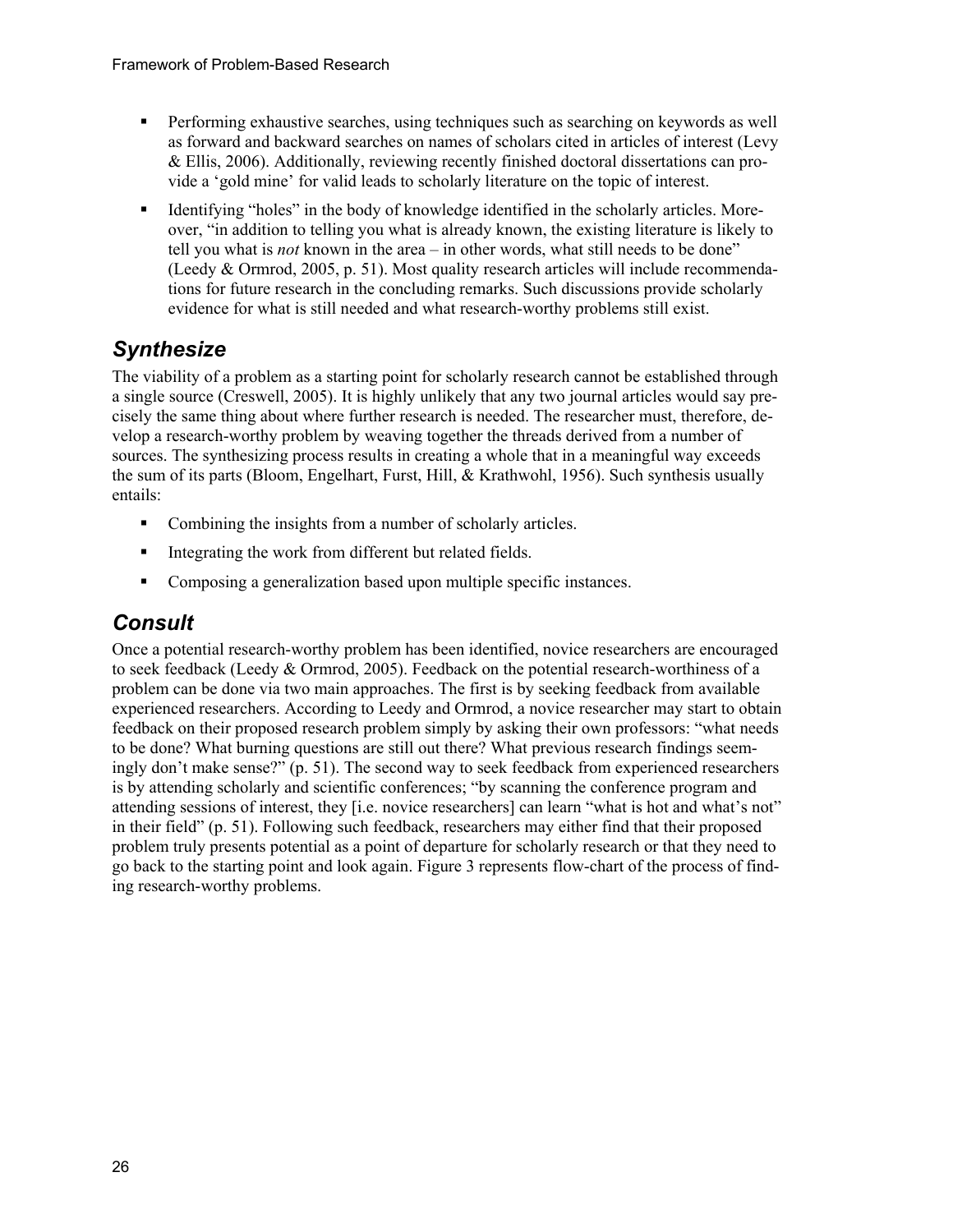

**Figure 3: Process of Finding a Research-Worthy Problem** 

## *A Template for Crafting a Problem Statement*

Prior to discussion about the problem statement, novice researchers should fully understand the difference between the *statement of the problem* and the *problem statement*. A *statement of the problem* is one or two sentences that outline the problem that the study addresses. The statement of the problem should briefly address the question: What is the problem that the research will address? (See number 1 in Figure 4). However, the *problem statement* is the statement of the problem and the argumentation for its viability (see more about argumentation theory and development of valid argument in Levy and Ellis, 2006). The problem statement should address all six questions: what, how, where, when, why, and who (see Figure 4). Creswell (2005) observed that the problem statement should be stated in the introductory sections of the research manuscript and provide the rationale for its importance by "developing justifications for studying it [the research problem]" (p. 8). Another clarification should be made about the confusion between the statement of the problem and the main research question guiding the study. Research questions are formulated in a question format and are narrowed enough to identify the variables or construct under study, while the statement of the problem should not be noted in a question format and should be in a higher theoretical level derived from the overall problem the study addresses (Figure 2).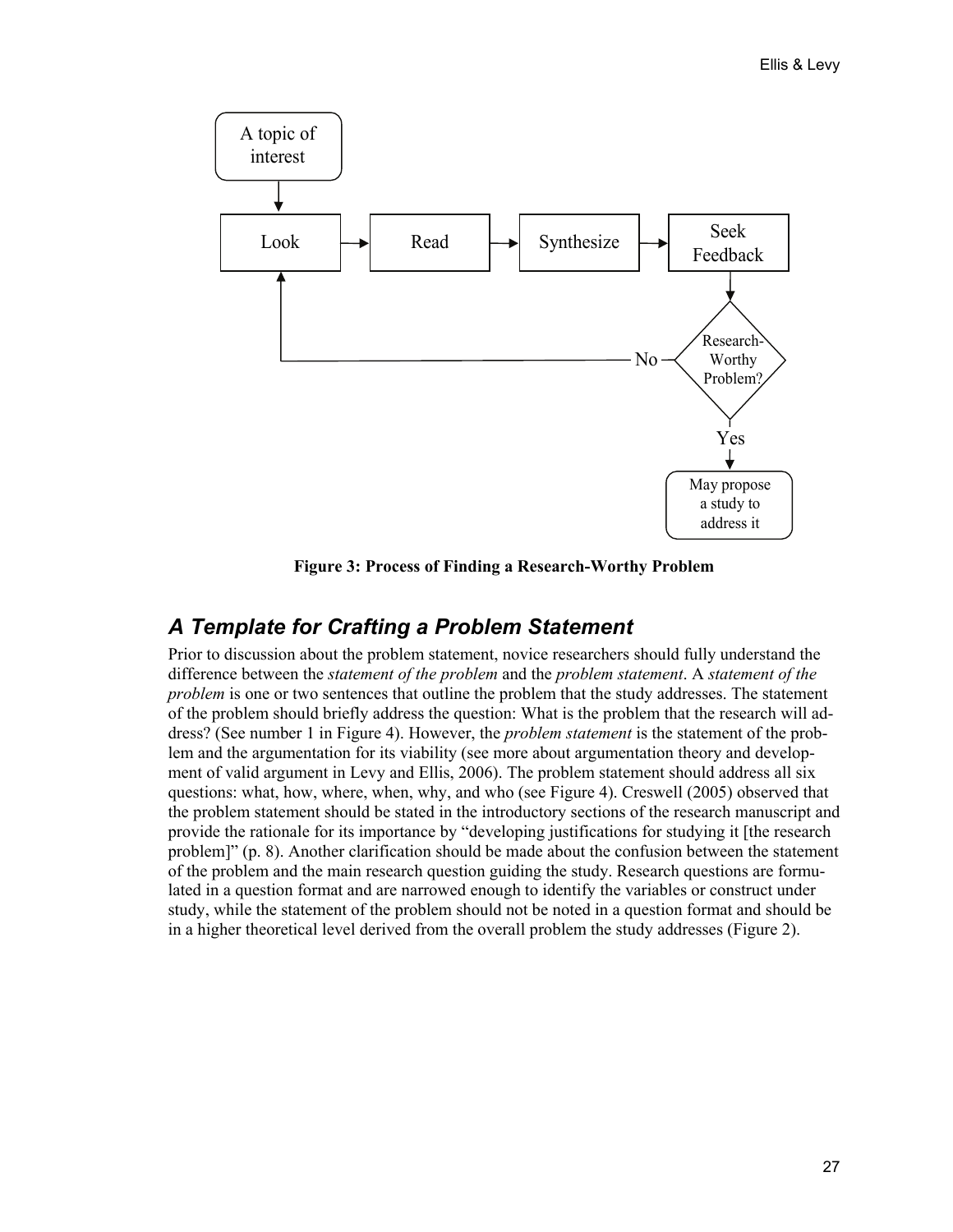1. *What:* In no more than two sentences, what is the problem that the research will address? Remember, a problem is, essentially, something that is 'going wrong'.

*Who*: List three current, peer-reviewed references that support the presence of that problem and briefly describe the nature of that support.

2. *How, Where, and When:* Again, in no more than two sentences, describe the impact of the problem. How are people or researchers' understanding negatively impacted by the problem? When and where is the problem evident?

*Who*: List three current, peer-reviewed references that support the impact of the problem that the research proposes addressing and briefly describe the nature of that support.

3. *Why:* In no more than two sentences, identify the conceptual basis for the problem. That is, what does the literature outline as the cause of the problem?

*Who:* List three current, peer-reviewed references that support the conceptual basis of the problem and briefly describe the nature of that support.

#### **Figure 4: Problem Statement Template**

The development of a problem statement "is an exercise in logic" (O'Connor, 2000, p. i). Identifying a research-worthy problem is far from a mechanical process and depends on a combination of inspiration, perspiration, and logical argumentation. There are, as described above, steps that can be taken to facilitate the process. The difficulty of articulating a problem statement that can indeed serve as a starting point for scholarly research transcends simple solution. However, "a well developed problem statement appears simple. But writing a good problem statement is far from effortless. Rather it is a complex activity related to preparing a logical argument" (O'Connor, 2000, p. i). Leedy and Ormrod (2005) suggested that the starting point of the problem statement is in a well-articulated statement of the problem that "must first be expressed with the utmost precision" (p. 49).

A procedure in developing a problem statement cannot be a complete solution to this difficulty. There are some meaningful landmarks that can provide insight into progress towards developing such a statement. The Problem Statement Template (Figure 4) provides an overview of how the six questions of what, how, where, when, why, and who, should be addressed. When identifying a research-worthy problem based on the process noted above, researchers may find it easier to address these six questions.

## **Exploring a Sample Problem Statement**

A well-articulated problem statement should answer the questions outlined in the Problem Statement Template (Figure 4) in several well-focused sentences. Since research is meaningful only in the context of the problem being addressed, a succinct yet complete statement of the problem should be one of, if the not first thing the reader encounters (Creswell, 2005). The exact wording of a problem statement is, of course, dependent on the research domain and the nature of the problem being addressed. However, Leedy and Ormrod (2005) noted that the key to successful documentation of a viable research problem is articulating precisely what the proposed problem is. They noted that researchers should say exactly what they mean and that researchers "should not assume that others will be able to read your mind" (p. 53). Moreover, they noted that failure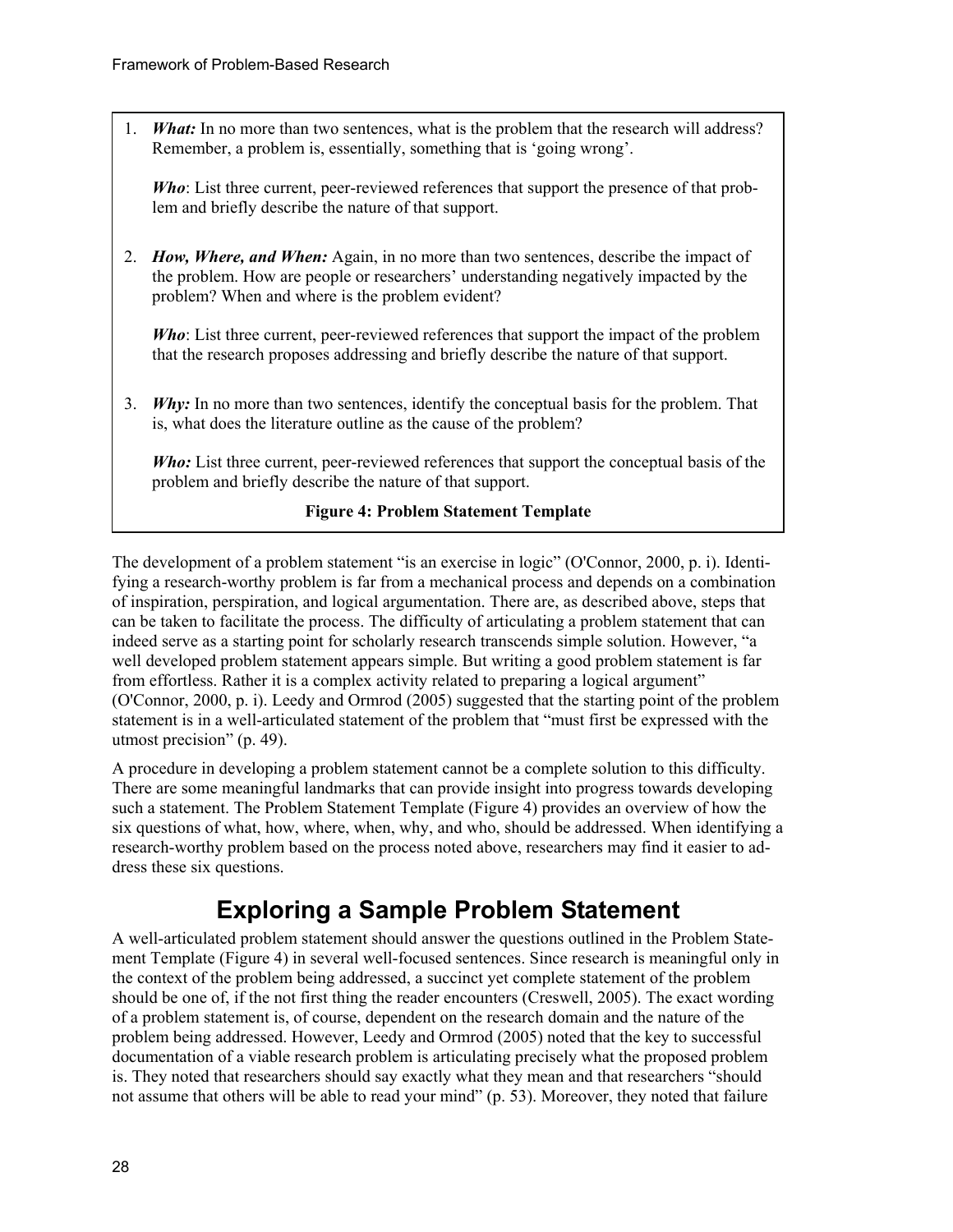to carefully select the appropriate words "can have grave results for your status as a scholar and a researcher" (Leedy & Ormrod, p. 53). Accordingly, this section will explore the specifics of what constitutes a viable problem statement by first presenting as a "straw man" a rather typical example of a faulty problem statement, followed by an analysis of the faults in the "straw man", and concluding with a revised statement of the problem.

## *A Sample of a Faulty Problem Statement*

Figure 5 presents a rather typical faulty problem statement submitted by a novice researcher as part of an initial research proposal. Please note that, since the material in Figure 5 is presented only as an example, the citations listed in the example are not included in the references of this paper.

"One main obstacle of knowledge management is the lack of developed culture in an organization to ensure the acceptance of a knowledge management system (Becerra-Fernandez & Sabherwal, 2001; Bossen & Palsgaard, 2005; Kaweevisultrali & Chan, 2007; Pumareja & Sikkel, 2005). Non-acceptance of knowledge management system occurs with limited or no support when the proper culture for utilizing knowledge management is not practiced in the organization (Gottschalk, 2000; Kruizinga, van Heijst, & van der Spek, 1996; Swan, Newell, & Robertson, 2000). The basis for the problem is the lack of aligning knowledge management systems with the business strategy in order to develop knowledge management culture in the organization (Braganza & Mollenkramer, 2002; Chua & Lam, 2005; Storey & Barnett, 2000)."

**Figure 5: Example of Faulty Problem Statement** 

## *The Problem Statement Analysis*

As is often the case, the problem statement noted in Figure 5 touches upon a research area with potential, but does not really present the focus and depth necessary to serve as a starting point for problem-based research. Fitting the information presented into the Problem Statement Template (Figure 4) offers some insight on elevating this initial idea into a viable problem statement that properly articulates the research-worthy problem. The following discussion is based on the example of faulty problem statement noted in Figure 5.

1. *What:* In no more than two sentences, what is the problem that the research will address? Remember, a problem is, essentially, something that is 'going wrong'.

The statement "One main obstacle of knowledge management is the lack of developed culture in an organization to ensure the acceptance of a knowledge management system" – does not really establish the presence of a problem. It does describe a situation, but there is no indication that that situation is indicative of "something going wrong". What difference does it make if knowledge management were blocked in an organization or not?

*Who*: List three current, peer-reviewed references that support the presence of that problem and briefly describe the nature of that support.

Although there are citations offered in support of the statement describing the impact of culture on success of knowledge management initiatives (addressing the question of 'says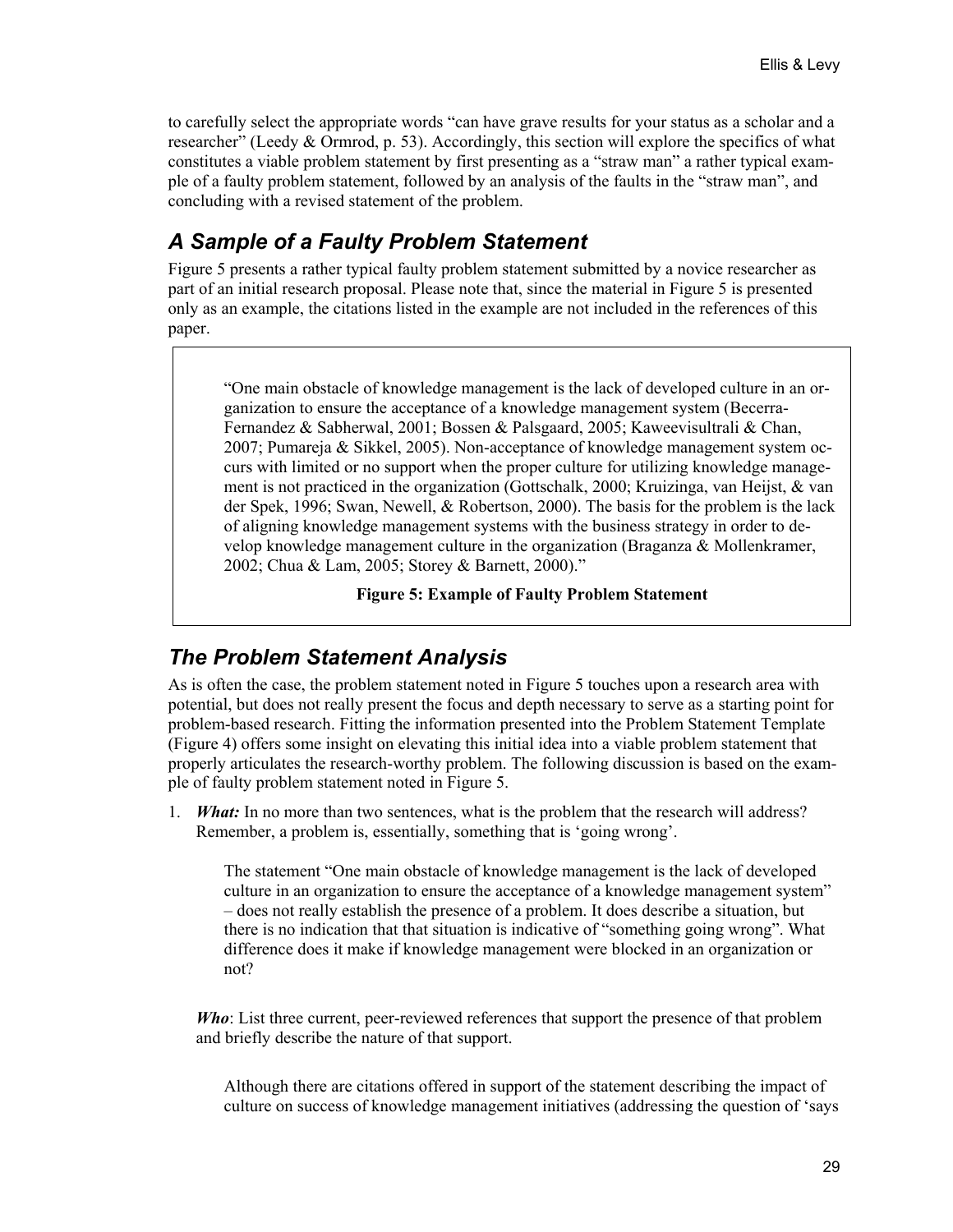who?'), there is no indication of what was contained in the articles cited and how they supported the problem. It is not enough to just point to the literature; there must be enough discussion to establish just how the literature supports the point being made. When using references to back a claim, novice researchers should also ensure they address the 'based on what?' question. In other words, if references are used, there must be a clear argument in the problem statement to the evidences each reference provides (for additional discussion about argumentation theory see Levy and Ellis, 2006).

2. *How, Where, and When:* Again, in no more than two sentences, describe the impact of the problem. How are people or researchers' understanding negatively impacted by the problem? When and where is the problem evident?

There is no indication in the example provided in Figure 5 of why a failed knowledge management implementation is of any concern. Even though the impact of such a failure might seem intuitively obvious to the novice researcher who wrote the problem statement, it still must be articulated for the benefit of the reader and the proper development of the argument for the research-worthy problem.

3. *Why:* In no more than two sentences, identify the conceptual basis for the problem. That is, what does the literature might be the cause of the problem?

The statement "The basis for the problem is the lack of aligning knowledge management systems with the business strategy in order to develop knowledge management culture in the organization" offers a conceptual explanation for a problem, but it is not clear just what problem. The text should explicitly identify the conceptual basis for the problem.

*Who:* List three current, peer-reviewed references that support the conceptual basis of the problem and briefly describe the nature of that support.

Similarly to the issue noted in the lack of addressing the "who" in number one above, although there are citations offered in support of the statement that attempted to describe the conceptual basis for the problem (addressing the question of "says who?"), there is no indication of what was contained in the articles cited and how they identify the conceptual basis for the problem. Novice researchers should ensure the references provided address the "based on what?"

## *The Revised Problem Statement*

Figure 6 presents a rephrased problem statement based on the one noted in Figure 5 and attempts to better describe the research being proposed by more effectively addressing the questions included in the Problem Statement Template. As noted before, since the material in Figure 6 is presented only as an example, the citations listed in the example are not included in the references of this paper.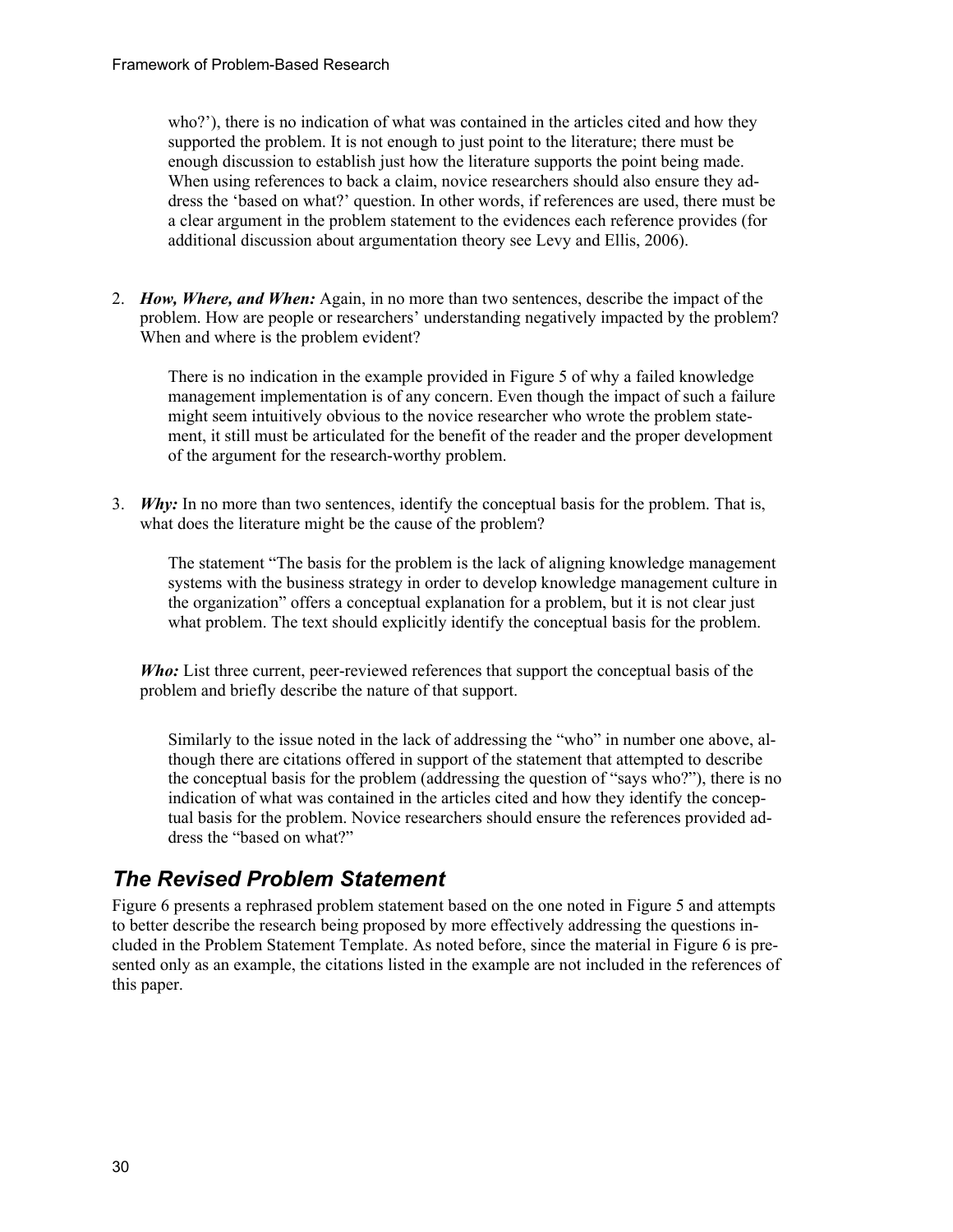"Knowledge management systems (KMS) have proven to be quite difficult to implement (Becerra-Fernandez & Sabherwal, 2001; Bossen & Palsgaard, 2005; Kaweevisultrali & Chan, 2007; Pumareja & Sikkel, 2005). According to Pumareja and Sikkel, such difficulty was observed even when careful attention is paid to involving upper management and key stakeholders in the design and implementation process. Additionally, some difficulties in KMS implementation have been observed due to technological barriers (Bossen & Palsgaard) and users' perceived knowledge satisfaction (Becerra-Fernandez & Sabherwal). According to Kaweevisultrali and Chan, cultural values place greater emphasis on cooperation and team effort than individual goal attainment during KMS implementation. The benefits of successful KMS implementations have been documented. Wong, Crowder, Wills, and Shadbolt (2006) found that KMS implementation reduces product development time, while Beis, Loucopoulos, Pyrgiotis, and Zografos (2006) found that such implementation creates complex models to facilitate organizational change. However, KMS implementation coupled with the costs associated with failed attempts like lost revenues and reduced employee confidence make effective implementation of KM efforts vital (Braganza & Mollenkramer, 2002). Although a number of factors have been suggested as important elements in impacting the success of a KMS, the impact of organizational culture appears as a common thread (Bossen & Palsgaard; Kaweevisultrali  $\&$ Chan; Pumareja & Sikkel). Unfortunately, very little attention has been given in literature to exactly what constitutes the optimal organizational culture for an effective KMS and how to foster that culture."

**Figure 6: Example of a Viable Problem Statement**

## **Summary and Recommendations**

This paper addressed a vital issue for novice researchers: the development of a statement establishing the presence of a valid, research-worthy problem. The paper started with an argument for the value of problem-directed research and the centrality of a well-articulated problem statement in research. A discussion of the relationship between the research problem and other fundamental elements of scholarly research such as the research topic, goals, research questions, methodology, results, and conclusions followed. The phrase 'research-worthy problem' was deconstructed and definitions provided for each component, amplified by a discussion of what does not constitute research-worthiness. The paper concluded by outlining the potential sources for locating researchworthy problems and a practical guide for developing an effective problem statement. A template for crafting a problem statement is provided with an example of a faulty problem statement followed by the same example revised to properly indicate a viable problem.

Although it appears easy to establish the value of problem-directed research, it is much more difficult to prescribe just how the novice researcher can in fact develop an acceptable problem statement. Problem identification entails an element of creativity and, therefore, defies a mechanical, highly structured process orientation. The process described in this paper might best be viewed as a roadmap that provides a framework in which a problem statement can be developed rather than a Global Positioning System (GPS) that provides detailed, specific directions, on finding one. Just as, when using a roadmap one can still get lost, it is important to remember that following the framework described above will not guarantee development of a viable problem statement that can serve as the starting point for scholarly research. Although looking at personal experiences, reading and synthesizing the scholarly literature, as well as consulting with domain experts and experienced researchers have proven to be successful in identifying and refining a research-worthy problem, such steps are neither a magic formula for producing a problem statement nor the exclusive method for doing so. Further exploration from experienced researchers in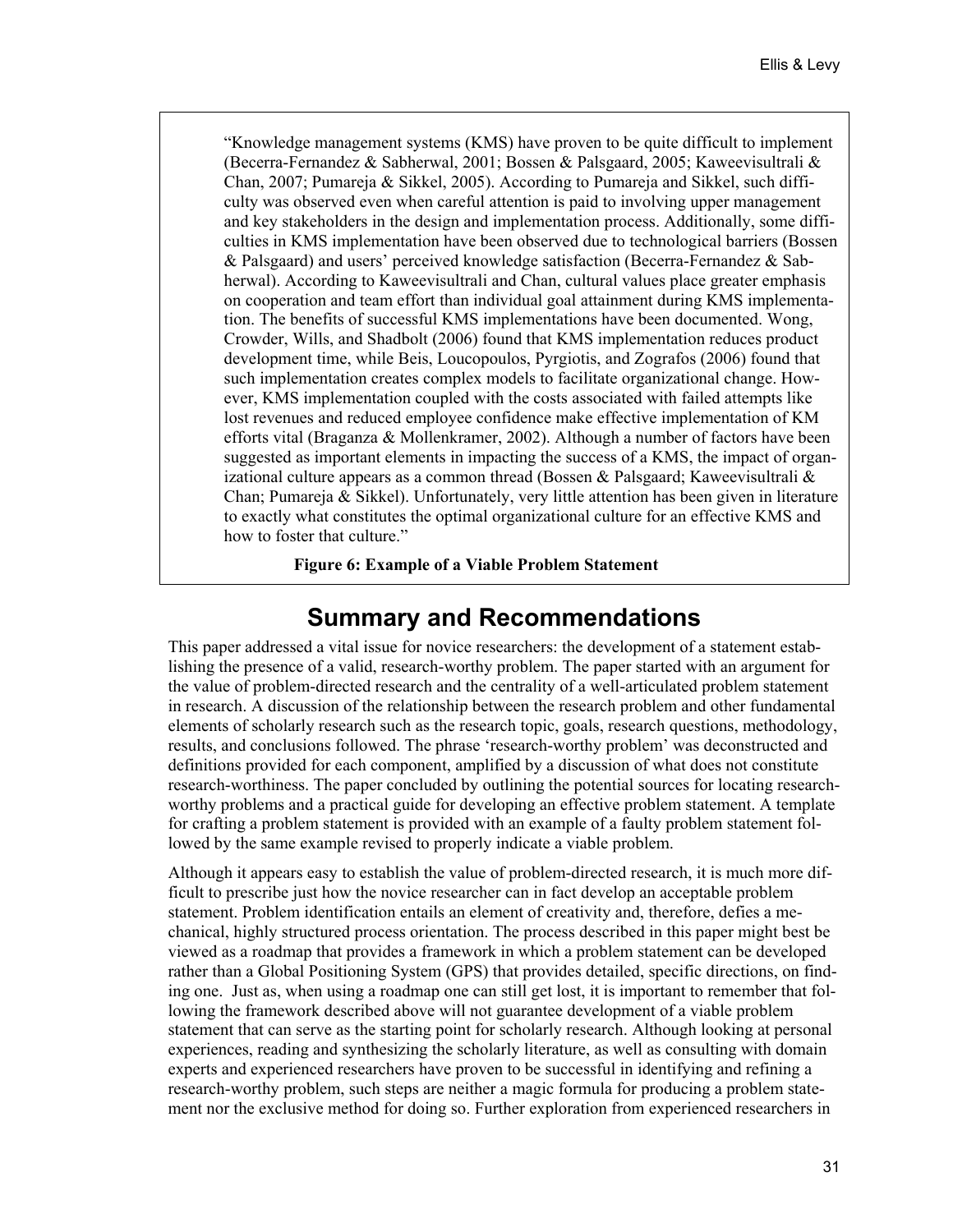just how they identify problems that can serve as points of departure for scholarly research would be of interest. Similarly, the Problem Statement Template illustrated in Figure 4 is certainly not prescriptive and cannot be used as a 'fill in the blanks' form. There would be little argument that a problem statement supported by the literature is a necessary starting point for scholarly research. The process of specifying that problem statement can certainly vary widely from that illustrated in Figure 6. Further exploration from experienced researchers in just how they explicate a problem statement would be of interest.

## **References**

- Bloom, B. S., Engelhart, M. D., Furst, E. J., Hill, W. H., & Krathwohl, D. R. (Eds.). (1956). *Taxonomy of educational objectives, the classification of educational goals, handbook i: Cognitive domain.* New York, NY: Longmans.
- *Cambridge online dictionary.* (2007). Retrieved August 10, 2007, from http://dictionary.cambridge.org/define.asp?key=63066&dict=CALD
- Creswell, J. W. (2005). *Educational research: Planning, conducting, and evaluating quantitative and qualitative research* (2nd ed.). Upper Saddle River, NJ: Pearson.
- Davis, G. B., & Parker, C. A. (1997). *Writing the doctoral dissertation: A systematic approach* (2nd ed.). Hauppauge, NY: Barrons Educational Series.
- Hart, C. (1998). *Doing a literature review: Releasing the social science research imagination*. London, UK: Sage Publications.
- Hicks, C. R., & Turner, K. V. (1999). *Fundamental concepts in the design of experiments*. New York, NY: Oxford University Press.
- Jacobellis v. Ohio, 378 U.S. 184, 197 (1964).
- Jacobs, R. L. (1997). HRD is not the research problem. *Human Resource Development Quarterly, 8*(1), 1-4.
- Kerlinger, F. N., & Lee, H. B. (2000). *Foundations of behavioral research* (4th ed.). Holt, NY: Harcourt College Publishers.
- Kipling, R. (1988). *The elephant's child*. Hong Kong: Voyager Books. (Original work published in 1902)
- Leedy, P. D., & Ormrod, J. E. (2005). *Practical research: Planning and design* (8th ed.). Upper Saddle River, NJ: Prentice Hall.
- Levy, Y., & Ellis, T. J. (2006). A systems approach to conduct an effective literature review in support of information systems research. *Informing Science Journal, 9*, 181-212. Retrieved from http://inform.nu/Articles/Vol9/V9p181-212Levy99.pdf
- Malinski, V. M. (2004). Nursing theory-based research: Parse's theory. *Nursing Science Quarterly, 17*(3), 201-207.
- *Merrian-webster online dictionary*. (2007). Retrieved August 10, 2007, from http://www.merriamwebster.com/dictionary/problem
- Nunamaker, J. F., Chen, M., & Purdin, T. D. M. (1991). Systems development in information systems research. *Journal of Management Information Systems, 7*(3), 89-106.
- O'Connor, B. N. (2000). Letter from the editor: The research problem. *Information Technology, Learning, and Performance Journal, 18*(2), i-ii.
- Sekaran, U. (2003). *Research methods for business* (4th ed.). Hoboken, NJ: John Wiley & Sons.
- Sharp, D. (2002). Kipling's guide to writing a scientific paper. *Croatian Medical Journal, 43*(3), 262-267.
- Sternberg, R. J. (in press). The importance of problem-driven research: Bringing Wachtel's argument into the present. *Applied and Preventive Psychology*.